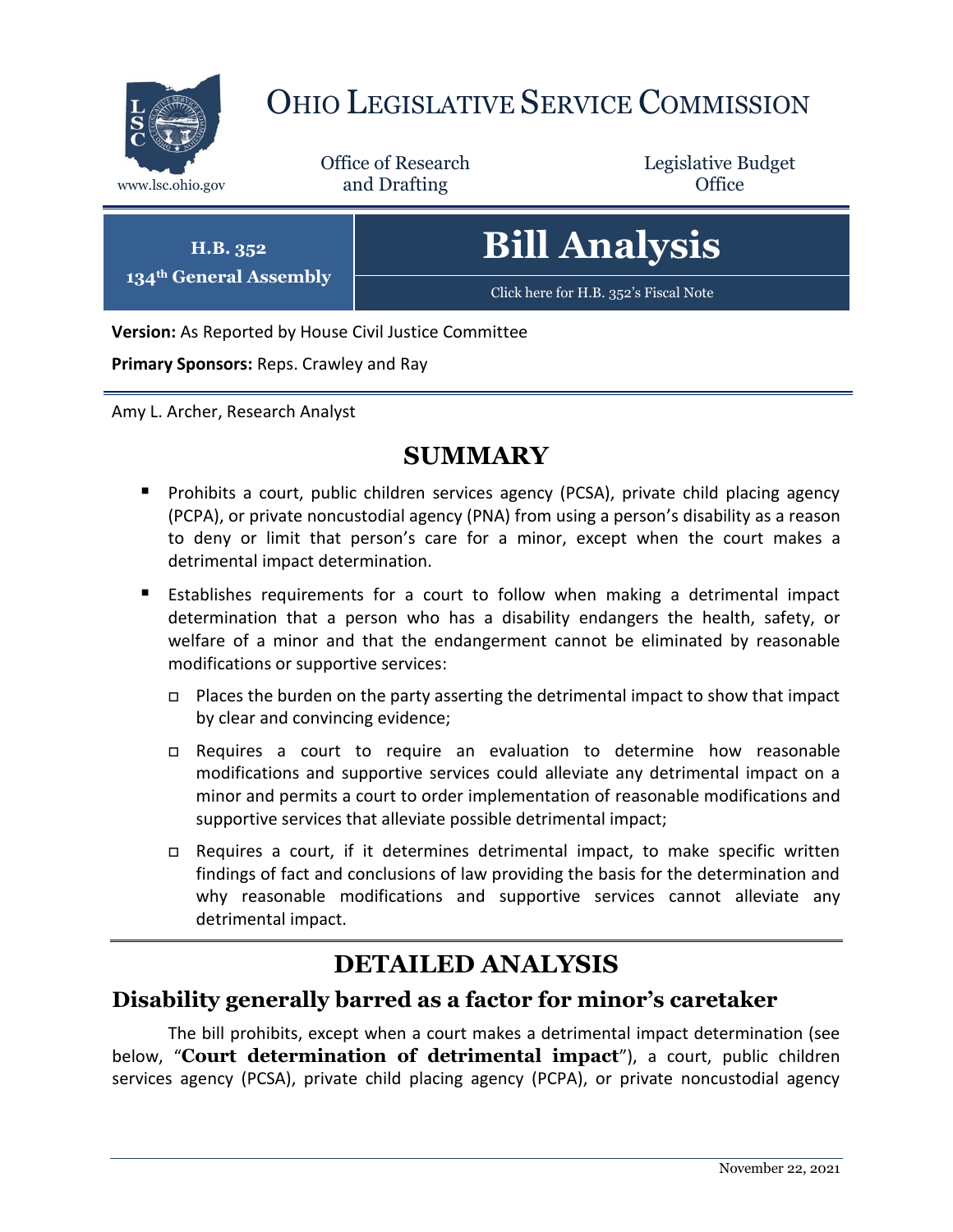(PNA) from denying or limiting a person from any of the following because the person has a disability:

- Exercising custody, parenting time, or visitation rights with a minor;
- Adopting a minor;
- Serving as a foster caregiver for a minor;
- Appointment as a guardian for a minor.<sup>1</sup>

Under the bill, "disability" has the same meaning as in the Americans with Disabilities Act of 1990. In that federal law, "disability" with respect to an individual means "(A) a physical or mental impairment that substantially limits one or more major life activities of such individual, (B) a record of such an impairment, or (C) being regarded as having such an impairment." A few examples of major life activities listed in the Act are: caring for oneself, performing manual tasks, seeing, hearing, walking, standing, speaking, communicating, working, and the operation of a major bodily function.<sup>2</sup>

### **Court determination of detrimental impact**

The bill permits a court to determine that a person who has a disability has or could have a detrimental impact on a minor.<sup>3</sup>

#### **Detrimental impact determination process**

#### **Step 1: Assertion of detrimental impact**

A party may assert that a person who has a disability would have a detrimental impact on a minor. The burden is on the party asserting the detrimental impact to show, by clear and convincing evidence, that the person endangers the health, safety, or welfare of the minor and that endangerment cannot be eliminated by reasonable modifications or supportive services.<sup>4</sup>

"Clear and convincing evidence" has been defined as a degree of proof that is more than the usual "preponderance of the evidence" standard employed in most civil cases but less than the "beyond a reasonable doubt" standard required in criminal cases.<sup>5</sup> It is evidence that will produce in the mind of the trier of facts a firm belief or conviction as to the issues to be proved.<sup>6</sup>

 $\overline{a}$ 

<sup>1</sup> R.C. 2131.031.

 $2$  R.C. 2131.03; 42 United States Code 12102, not in the bill.

 $3$  R.C. 2131.032(A).

<sup>4</sup> R.C. 2131.032(A).

<sup>5</sup> *McLintock v. Sweitzer*, 138 Ohio St. 324, 327-28 (1941).

<sup>6</sup> *Cross v. Ledford*, 161 Ohio St. 469, 477 (1954).